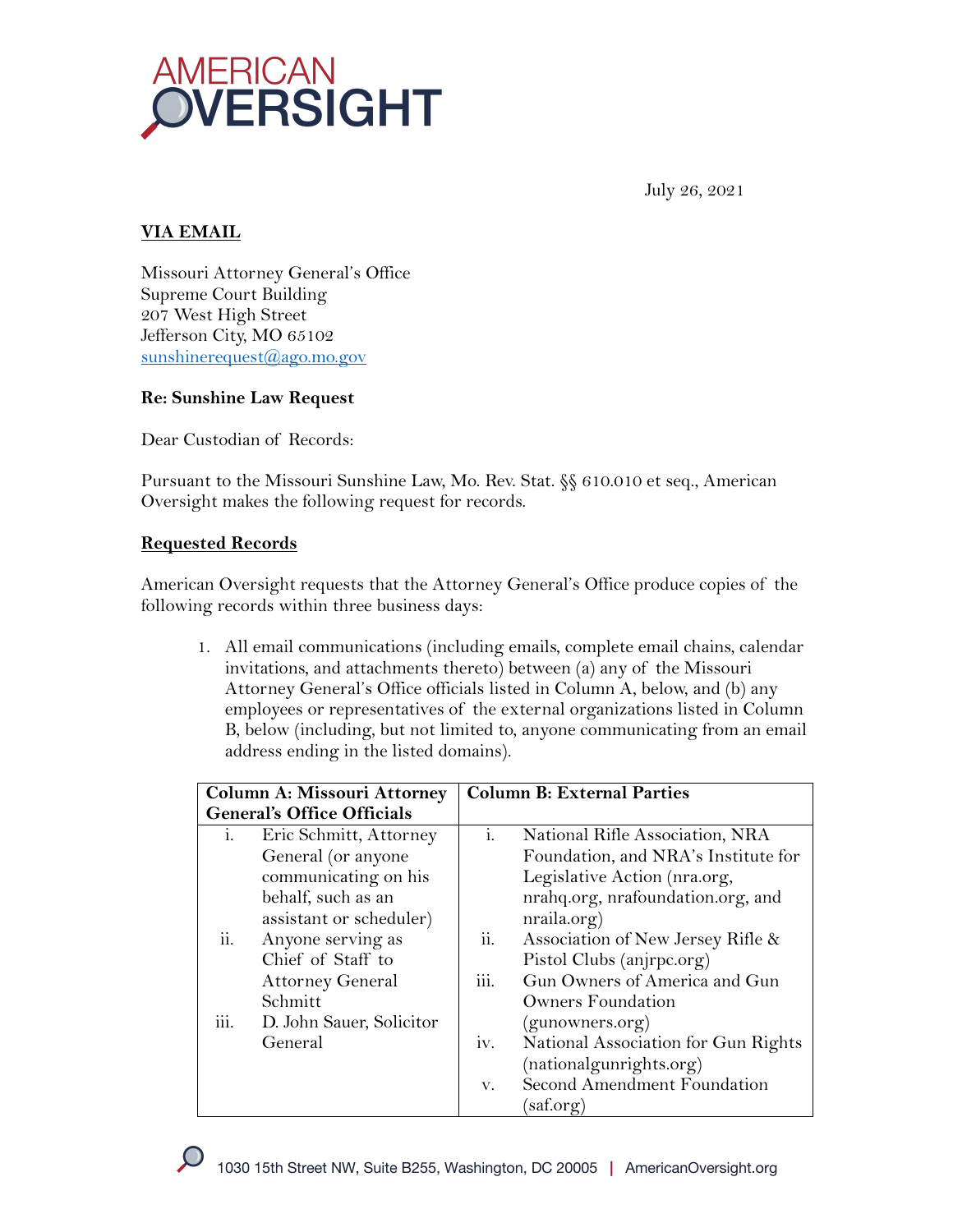| vi.   | Citizens Committee for the Right to    |
|-------|----------------------------------------|
|       | Keep and Bear Arms (ccrkba.org)        |
| vii.  | <b>American Suppressor Association</b> |
|       | (americansuppressorassociation.com)    |
| viii. | <b>National Shooting Sports</b>        |
|       | Foundation (nssf.org)                  |
| ix.   | Missouri Firearms Coalition            |
|       | (missourifirearmscoalition.org)        |
| х.    | Gateway Civil Liberties Alliance       |
|       | (gclastl.org)                          |
| xi.   | Western Missouri Shooters Alliance     |
|       | wmsa.net                               |

Please note that American Oversight does not seek, and that this request specifically excludes, the initial mailing of news clips or other massdistribution emails. However, subsequent communications forwarding such emails <u>are</u> responsive to this request. In other words, for example, if Attorney General Schmitt received a mass-distribution news clip email from an email ending in  $(\partial \rho)$  and  $\partial \rho$ , that initial email would not be responsive to this request. However, if Attorney General Schmitt forwarded that email to another individual with his own commentary, that subsequent message would be responsive to this request and should be produced.

2. All email communications (including emails, complete email chains, calendar invitations, and attachments thereto) sent by any of the Missouri Attorney General's Office officials listed in Column A, above, containing any of the search terms listed below.

|                | Search Terms:            |       |                            |
|----------------|--------------------------|-------|----------------------------|
| $\ddot{i}$ .   | "National Rifle          | х.    | "Suppressor Association"   |
|                | Association"             |       | xi. "Shooting Sports"      |
| ii.            | <b>NRA</b>               |       | Foundation"                |
|                | iii. "Gun Owners of      | XII.  | <b>NSSF</b>                |
|                | America"                 |       | xiii. "Rifle & Pistol"     |
| IV.            | GOA                      |       | xiv. ANJRPC                |
| V <sub>1</sub> | "Association for Gun     |       | xv. "Firearms Coalition"   |
|                | Rights"                  | xvi.  | "Gateway Civil Liberties"  |
| vi.            | <b>NAGR</b>              |       | Alliance"                  |
| vii.           | <b>SAF</b>               | XVII. | <b>GCLA</b>                |
| viii.          | "Right to Keep and Bear" |       | xviii. "Shooters Alliance" |
| ix.            | <b>CCRKBA</b>            | XIX.  | <b>WMSA</b>                |

In an effort to accommodate your office and reduce the number of potentially responsive records to be processed and produced, American Oversight has limited item 2 of its request to emails sent by the listed custodians. To be clear, however, American Oversight still requests that complete email chains be produced, displaying both sent and received messages. This means, for example, that both Attorney General Schmitt's response to an email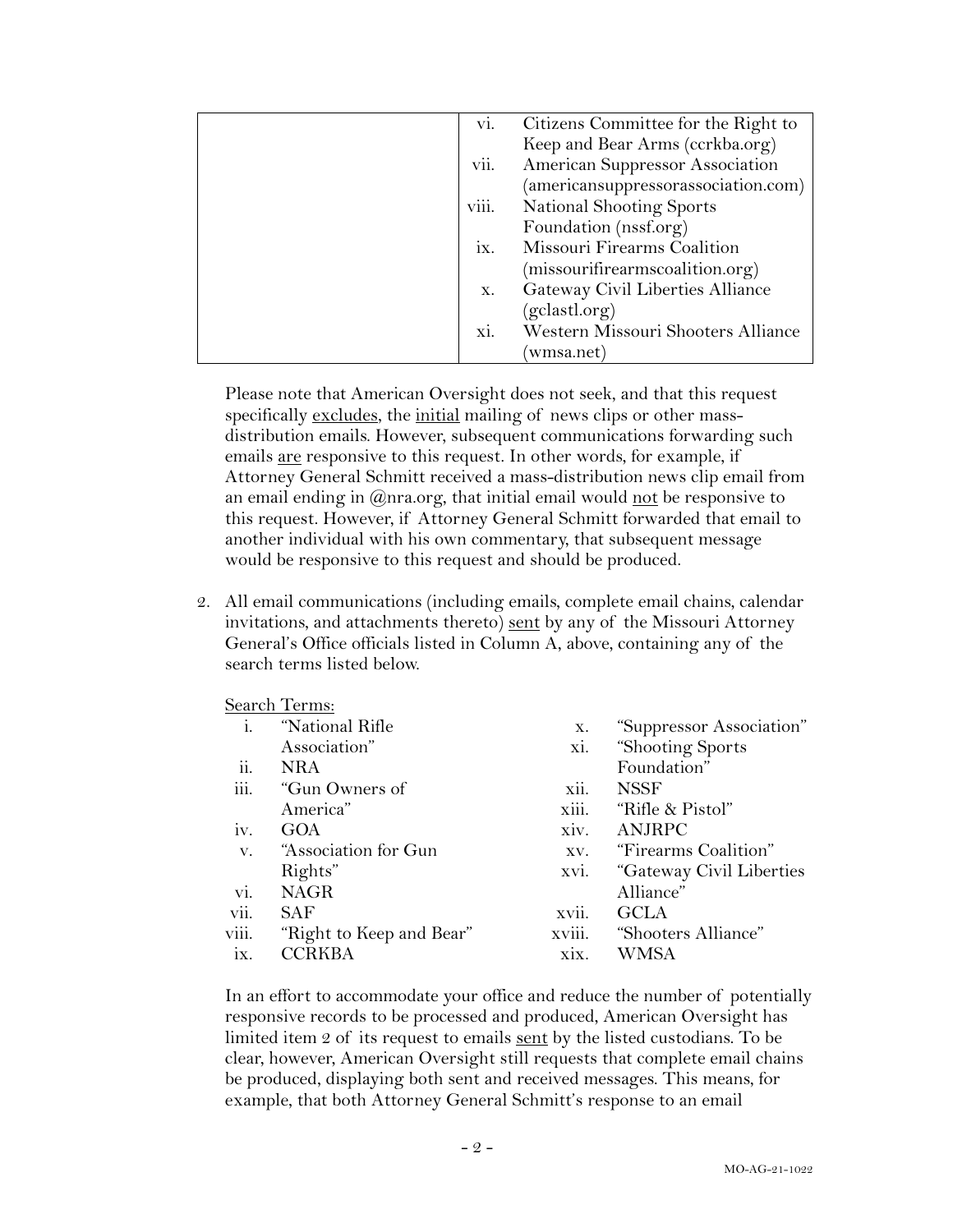containing the term "Bump Stock" and that initial received message are responsive to this request and should be produced.

For both parts of this request, please provide all responsive records from January 1, 2021, through the date the search is conducted.

### **Fee Waiver Request**

In accordance with Mo. Rev. Stat. § 610.026.1(1), American Oversight requests a waiver of fees associated with processing this request for records. Disclosure of the requested records is in the public interest because it will likely contribute to a better understanding of relevant government procedures by the general public in a significant way. Moreover, the request is primarily and fundamentally for non-commercial purposes.

American Oversight requests a waiver of fees because disclosure of the requested information "is likely to contribute significantly to public understanding of the operations or activities of  $\lceil a \rceil$  public governmental body."<sup>1</sup> The public has a significant interest in the state's relationship with pro-gun interests. <sup>2</sup> Records with the potential to shed light on this matter would contribute significantly to public understanding of operations of the government, including whether and to what extent pro-gun interests have sought to influence the Attorney General's Office. American Oversight is committed to transparency and makes the responses agencies provide to public records requests publicly available, and the public's understanding of the government's activities would be enhanced through American Oversight's analysis and publication of these records.

This request is primarily and fundamentally for non-commercial purposes.<sup>3</sup> As a  $501(c)(3)$  nonprofit, American Oversight does not have a commercial purpose and the release of the information requested is not in American Oversight's financial interest. American Oversight's mission is to promote transparency in government, to educate the public about government activities, and to ensure the accountability of government officials. American Oversight uses the information gathered, and its analysis of it, to educate the public through reports, press releases, or other media. American Oversight also makes materials it gathers available on its public website and promotes their availability on social media platforms, such as Facebook and Twitter.4

<sup>&</sup>lt;sup>1</sup> Mo. Rev. Stat. § 610.026.1(1).

<sup>2</sup> Laurel Wamsley, *Missouri Has Declared Federal Gun Laws Invalid. Can It Do That?* (June 17, 2021, 5:19PM), https://www.npr.org/2021/06/17/1007690138/canmissouri-declare-federal-gun-laws-invalid.

<sup>3</sup> Mo. Rev. Stat. § 610.026.1(1).

<sup>&</sup>lt;sup>4</sup> American Oversight currently has approximately 15,600 page likes on Facebook and 106,200 followers on Twitter. American Oversight, Facebook,

https://www.facebook.com/weareoversight/ (last visited June 22, 2021); American Oversight (@weareoversight), Twitter, https://twitter.com/weareoversight (last visited June 22, 2021).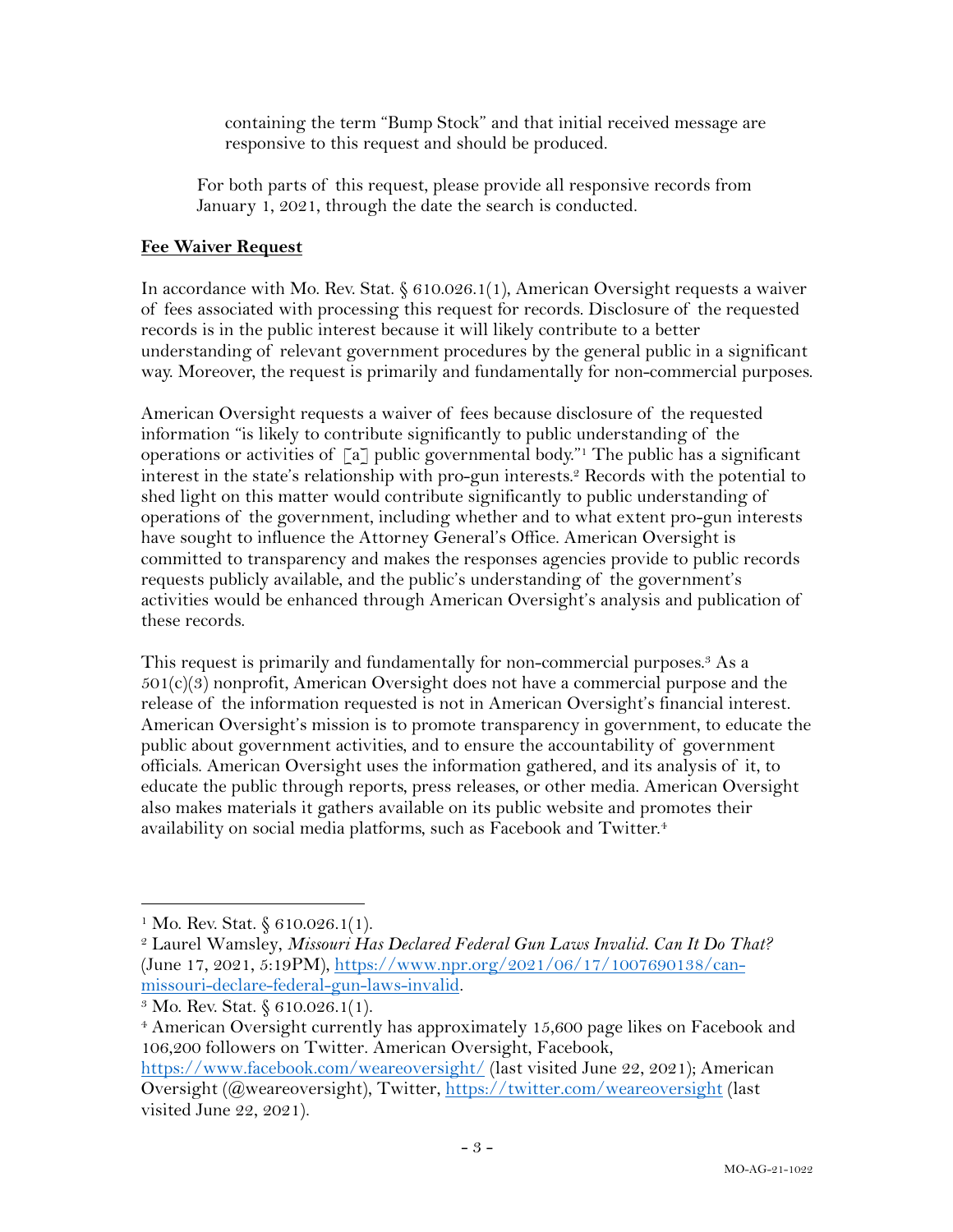American Oversight has also demonstrated its commitment to the public disclosure of documents and creation of editorial content through regular substantive analyses posted to its website. <sup>5</sup> Examples reflecting this commitment to the public disclosure of documents and the creation of editorial content include the posting of records and analysis related to the organization's investigations into misconduct and corruption in state governments; <sup>6</sup> posting records and analysis of federal and state governments' responses to the Coronavirus pandemic;<sup>7</sup> posting records received as part of American Oversight's "Audit the Wall" project to gather and analyze information related to the Trump administration's proposed construction of a barrier along the U.S.-Mexico border, and analyses of what those records reveal;8 and the posting of records related to an ethics waiver received by a senior Department of Justice attorney and an analysis of what those records demonstrated regarding the Department's process for issuing such waivers.9

Accordingly, American Oversight qualifies for a fee waiver.

https://www.americanoversight.org/states; *see, e.g.*, *State Government Contacts with Voting-Restriction Activists,* American Oversight,

<sup>5</sup> *See generally News*, American Oversight, https://www.americanoversight.org/blog. 6 *See generally State Investigations*, American Oversight,

https://www.americanoversight.org/investigation/state-government-contacts-withvoting-restriction-activists; *Georgia's Voting Machines and Election Security*, American Oversight, https://www.americanoversight.org/investigation/georgias-votingmachines-and-election-security. 7 *See, e.g.*, *The Trump Administration's Response to Coronavirus*, American Oversight,

https://www.americanoversight.org/investigation/the-trump-administrations-

response-to-coronavirus; *Tulsa Health Officials Initially Estimated Trump Rally Would Directly Lead to 2 to 9 Deaths*, American Oversight,

https://www.americanoversight.org/tulsa-health-officials-initially-estimated-trumprally-would-directly-lead-to-2-to-9-deaths; *Wisconsin Documents Offer Window into Early Uncertainty over COVID-19*, American Oversight,

https://www.americanoversight.org/wisconsin-documents-offer-window-into-earlyuncertainty-over-covid-19; *In the Documents: Florida Health Department Efforts to Suppress Release of Coronavirus Records*, American Oversight,

https://www.americanoversight.org/in-the-documents-florida-health-departmentefforts-to-suppress-release-of-coronavirus-records. 8 *See generally Audit the Wall*, American Oversight,

https://www.americanoversight.org/investigation/audit-the-wall; *see, e.g.*, *Border Wall Investigation Report: No Plans, No Funding, No Timeline, No Wall*, American Oversight, https://www.americanoversight.org/border-wall-investigation-report-no-plans-nofunding-no-timeline-no-wall. 9 *DOJ Records Relating to Solicitor General Noel Francisco's Recusal*, American Oversight,

https://www.americanoversight.org/document/doj-civil-division-response-noelfrancisco-compliance; *Francisco & the Travel Ban: What We Learned from the DOJ Documents*, American Oversight, https://www.americanoversight.org/francisco-thetravel-ban-what-we-learned-from-the-doj-documents.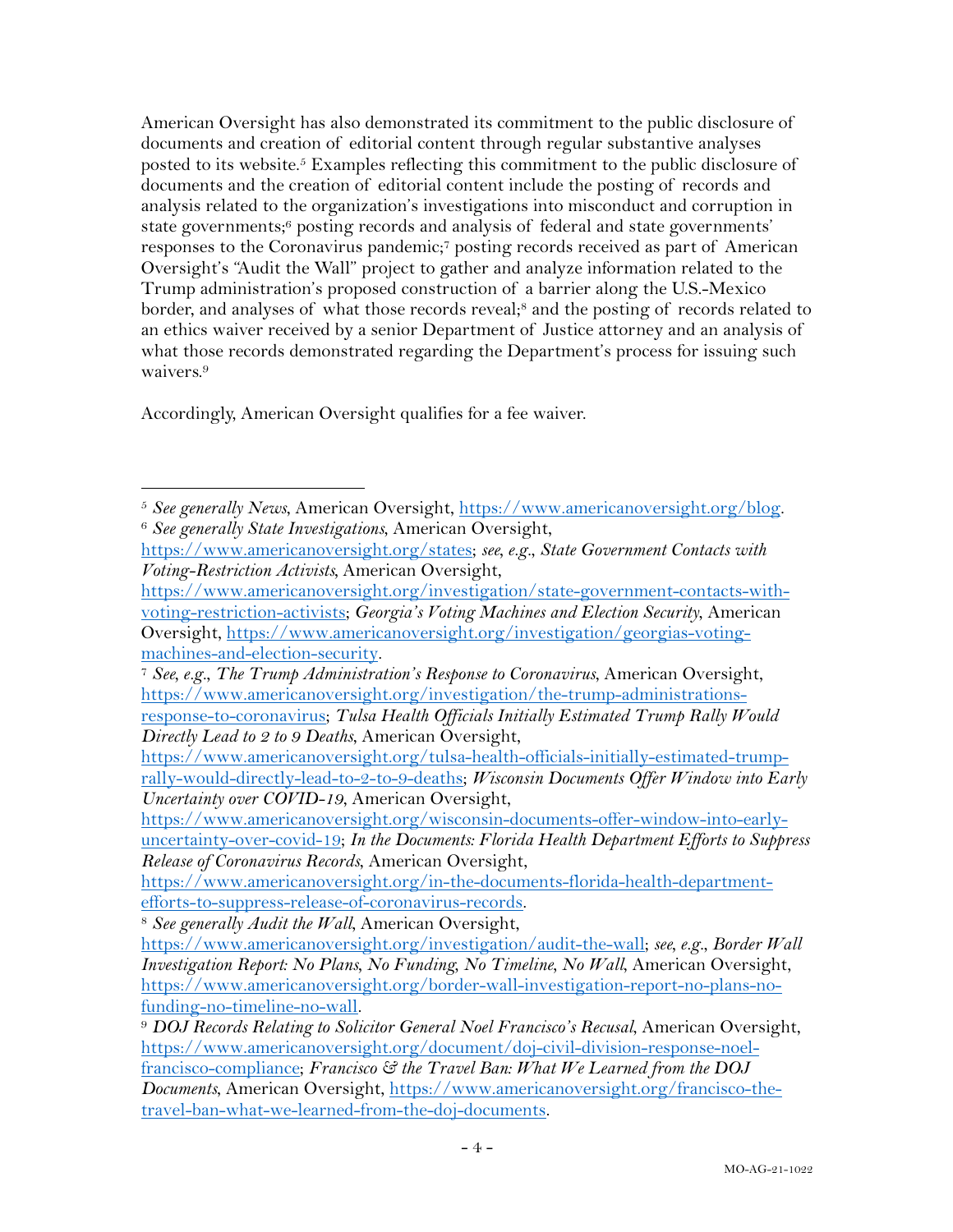## **Guidance Regarding the Search & Processing of Requested Records**

In connection with its request for records, American Oversight provides the following guidance regarding the scope of the records sought and the search and processing of records:

- Our request for records includes any attachments to those records or other materials enclosed with those records when they were previously transmitted. To the extent that an email is responsive to our request, our request includes all prior messages sent or received in that email chain, as well as any attachments to the email.
- § Please search all relevant records or systems containing records regarding agency business. Do not exclude records regarding agency business contained in files, email accounts, or devices in the personal custody of your officials, such as personal email accounts or text messages.
- § In the event some portions of the requested records are properly exempt from disclosure, please disclose any reasonably segregable non-exempt portions of the requested records.10 If a request is denied in whole, please state specifically why it is not reasonable to segregate portions of the record for release.
- Please take appropriate steps to ensure that records responsive to this request are not deleted by the agency before the completion of processing for this request. If records potentially responsive to this request are likely to be located on systems where they are subject to potential deletion, including on a scheduled basis, please take steps to prevent that deletion, including, as appropriate, by instituting a litigation hold on those records.

# **Conclusion**

If you have any questions regarding how to construe this request for records or believe that further discussions regarding search and processing would facilitate a more efficient production of records of interest to American Oversight, please do not hesitate to contact American Oversight to discuss this request. American Oversight welcomes an opportunity to discuss its request with you before you undertake your search or incur search or duplication costs. By working together at the outset, American Oversight and your agency can decrease the likelihood of costly and time-consuming litigation in the future.

Where possible, please provide responsive material in an electronic format by email. Alternatively, please provide responsive material in native format or in PDF format on a USB drive. Please send any responsive material being sent by mail to American Oversight, 1030 15th Street NW, Suite B255, Washington, DC 20005. If it will

<sup>10</sup> Mo. Rev. Stat. § 610.024.1.